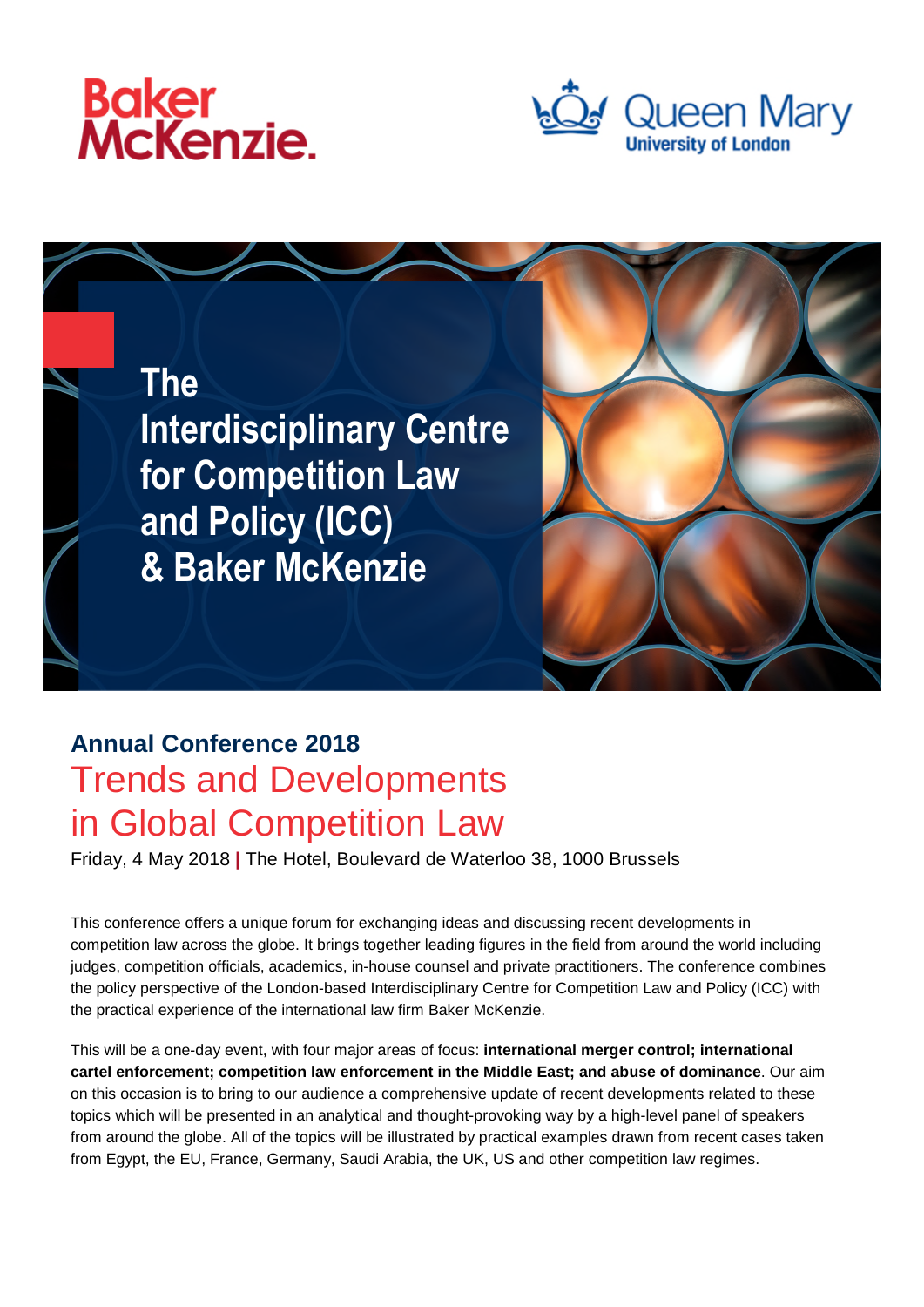## Programme

| 8.45-9.15   | Registration and coffee                                                                                                                                                                                                                                |
|-------------|--------------------------------------------------------------------------------------------------------------------------------------------------------------------------------------------------------------------------------------------------------|
| 9.15-9.30   | Introduction and welcome by conference chairmen                                                                                                                                                                                                        |
|             | Eyad Maher Dabbah (ICC) and Werner Berg (Baker McKenzie)                                                                                                                                                                                               |
| 9.30        | <b>International merger control</b>                                                                                                                                                                                                                    |
|             | Chair: Frank Montag, Partner, Freshfields Bruckhaus Deringer                                                                                                                                                                                           |
|             | Speakers: Hanna Anttilainen, Head of Unit, DG Competition, European Commission;<br>Etienne Chantrel, Head of Mergers, French Competition Authority; Susan Hinchliffe,<br>Global Executive Counsel - Competition Law & Policy, General Electric Company |
|             | <b>Discussion topics:</b>                                                                                                                                                                                                                              |
|             | Foreign investment rules and public interest remedies; do they impede merger<br>control?                                                                                                                                                               |
|             | New developments regarding the innovation theory of harm.<br>٠                                                                                                                                                                                         |
|             | Procedural flexibility in merger procedures - is it all about managing deadlines?<br>٠                                                                                                                                                                 |
|             |                                                                                                                                                                                                                                                        |
| 11.00-11.15 | Coffee break                                                                                                                                                                                                                                           |
| 11.15       | <b>International cartel enforcement</b>                                                                                                                                                                                                                |
|             | Chair: Anthony Collins, Judge, General Court of the European Union                                                                                                                                                                                     |
|             | Speakers: Corinne Dussart-Lefret, Head of Unit, DG Competition, European; Ioannis<br>Kokkoris, Professor, ICC, Queen Mary University of London; Craig Lee, Partner,<br><b>Baker McKenzie</b>                                                           |
|             | <b>Discussion topics:</b>                                                                                                                                                                                                                              |
|             | The concept of "single and continuous infringements" and its practical<br>implications                                                                                                                                                                 |
|             | E-collusion and algorithms, Adam Smith for the new economy?<br>٠                                                                                                                                                                                       |
|             | Employee "no-poach" agreements, a new focus for antitrust prosecution<br>٠                                                                                                                                                                             |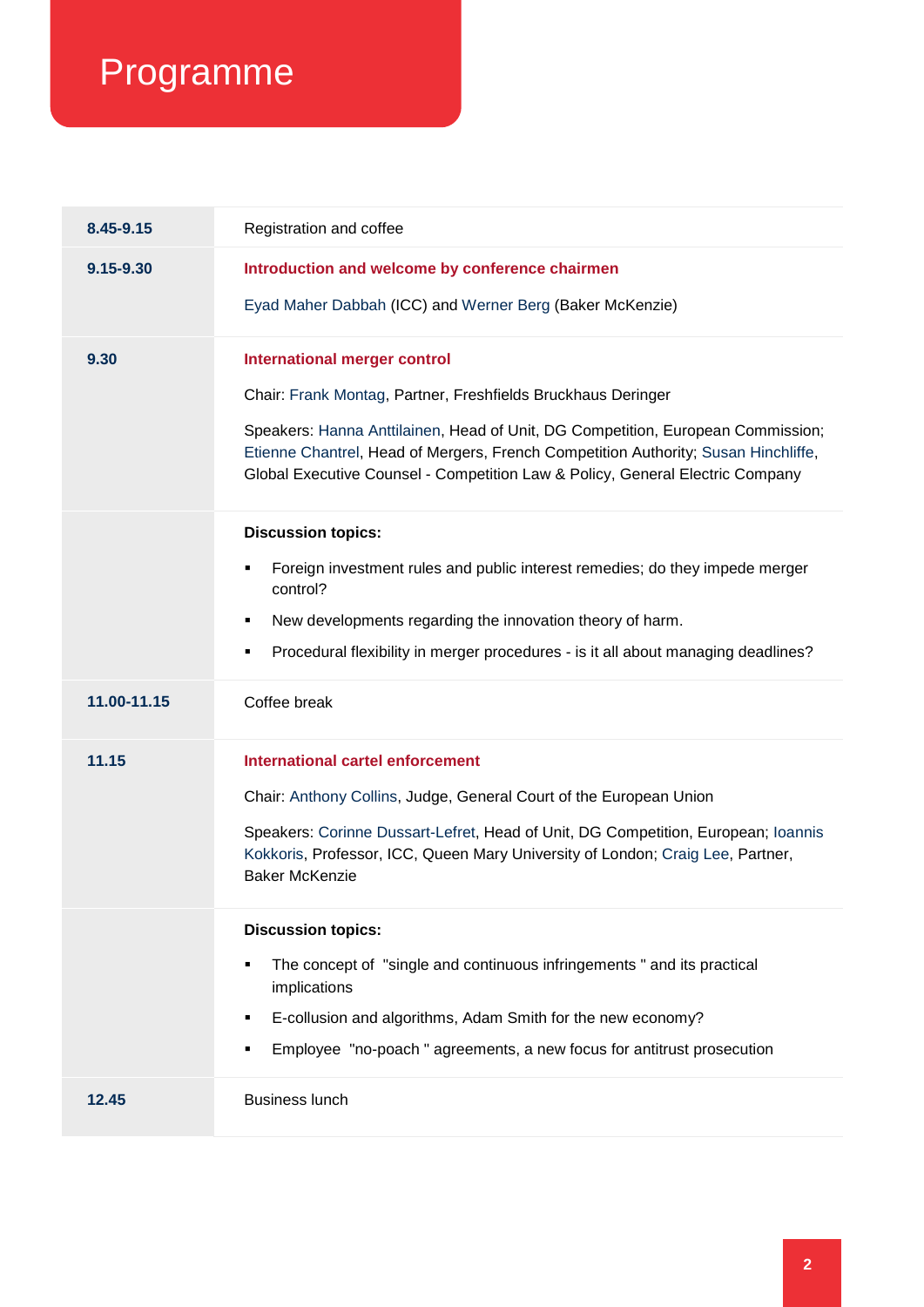## Programme

| Chair: Eyad Maher Dabbah, Director and Professor, ICC, Queen Mary University of<br>London                                                                                                              |  |
|--------------------------------------------------------------------------------------------------------------------------------------------------------------------------------------------------------|--|
| Keynote remarks: Frédéric Jenny, Chairman, OECD Competition Committee;<br>Professor, ESSEC Business School, Paris                                                                                      |  |
| Speakers: Mona El-Garf, Chairperson, Egyptian Competition Authority;<br>David Monnier, Partner, Baker McKenzie                                                                                         |  |
| <b>Discussion topics:</b>                                                                                                                                                                              |  |
| The prohibition of cartel behaviour: is there sufficient deterrence?                                                                                                                                   |  |
| Abusive dominance as a major area of focus: controversies, limitations and<br>٠<br>priorities                                                                                                          |  |
| Recent enforcement trends in Egypt<br>٠                                                                                                                                                                |  |
| Coffee break<br>15.30-15.45                                                                                                                                                                            |  |
| <b>Abuse of dominance</b><br>15.45                                                                                                                                                                     |  |
| Chair: José Luís da Cruz Vilaça, Judge, Court of Justice of the European Union                                                                                                                         |  |
| Speakers: Manuel Kellerbauer, Member, Legal Service, European Commission;<br>Silke Hossenfelder, Director, Head of 9th Decision Division, Bundeskartellamt;<br>Bill Batchelor, Partner, Baker McKenzie |  |
| <b>Discussion topics:</b>                                                                                                                                                                              |  |
| The lawfulness of rebates post Intel - have we learned anything practical?                                                                                                                             |  |
| Exploitative abuses: The new interest in discrimination and excessive pricing<br>٠                                                                                                                     |  |
| The impact of Contact Software and Swiss Watches: will aftermarket complaints<br>٠<br>ever be successful?                                                                                              |  |
| 17.15-17.30<br>Conclusions and reflections                                                                                                                                                             |  |
| Reception<br>17.30                                                                                                                                                                                     |  |